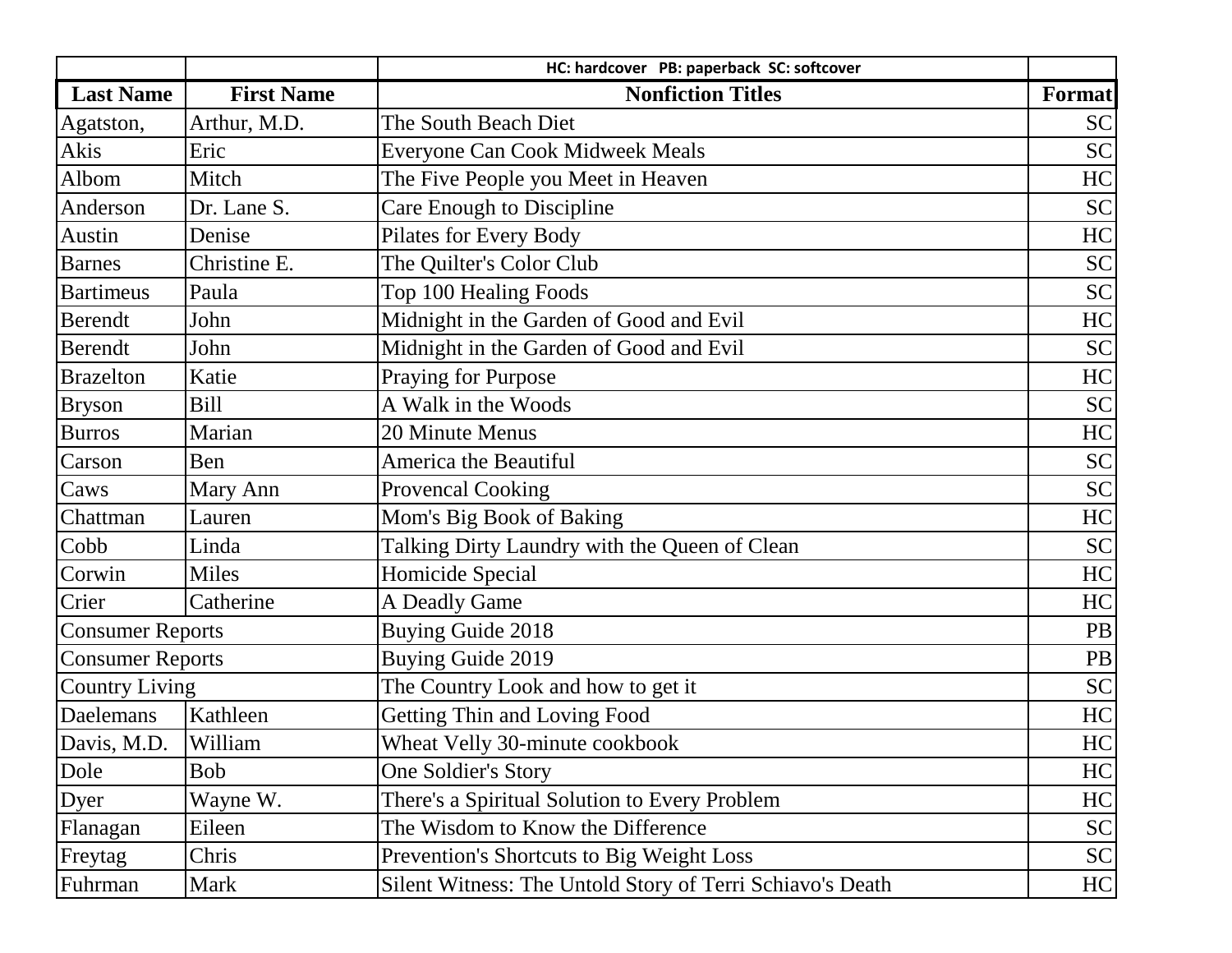| Gilbert                | Daniel          | <b>Stumbling on Happiness</b>                              | HC        |
|------------------------|-----------------|------------------------------------------------------------|-----------|
| Gittleman              | Ann Louise      | The Fat Flush Fitness Plan                                 | HC        |
| Goodall                | Jane            | <b>Reason For Hope</b>                                     | HC        |
| Gordon                 | Maggi McCormick | The Ultimate Quilting Book                                 | HC        |
| Hahn                   | Daniel Dr.      | Teaching Your Kids the Truth About Consequences            | <b>SC</b> |
| Hepburn                | Daisy           | The Time of Our Lives                                      | <b>SC</b> |
| Hufnagel               | James A.        | Complete Guide To Home Repair                              | <b>SC</b> |
| Jeremiah               | David           | In The Words of David Jeremiah: quotable truths to live by | HC        |
| Krakauer               | Jon             | <b>Under the Banner of Heaven</b>                          | <b>SC</b> |
| Kuralt                 | Charles         | A Life on the Road                                         | HC        |
| LemMon                 | Jean            | Better Homes and Gardens Annual Recipes 1996               | HC        |
| Lucado                 | Max             | In the Grip of Grace                                       | HC        |
| Ludmer                 | Larry           | Great American Wilderness Touring America's National Parks | <b>SC</b> |
| Neporent               | Liz M.A.        | The Ultimate Body 10 Perfect Workouts for Women            | <b>SC</b> |
| Obama                  | <b>Barack</b>   | The Audacity of Hope                                       | HC        |
| O'Reilly               | <b>Bill</b>     | A Bold Fresh Piece of Humanity                             | HC        |
| O'Reilly               | <b>Bill</b>     | Killing Reagan                                             | HC        |
| Pantley                | Elizabeth       | The No-Cry Sleep Solution                                  | <b>SC</b> |
| Perrine                | Stephen         | The New American Diet                                      | HC        |
| Piper                  | John            | The Passion of Jesus Christ                                | <b>SC</b> |
| Powers                 | Maggie          | Eating Right When You Have Diabetes                        | <b>SC</b> |
| Quinn                  | Lisa            | \$500 Room Makeovers                                       | <b>SC</b> |
| <b>Reader's Digest</b> |                 | <b>Historic Places</b>                                     |           |
| Roizen                 | Michael F. M.D. | You on a Diet                                              | HC        |
| Roizen                 | Michael F. M.D. | You on a Diet                                              | HC        |
| Schieffer              | <b>Bob</b>      | This Just In: What I Couldn't Tell you on TV               | HC        |
| Shaffer                | Alyssa          | The A-List Workout                                         | HC        |
| Stephen                | Wendy           | The Essential Pasta Cookbook                               | HC        |
| Taub-Dix               | Bonnie          | Read It Before You Eat It                                  | <b>SC</b> |
| <b>Thomas</b>          | Helen           | Front Row at the White House                               | HC        |